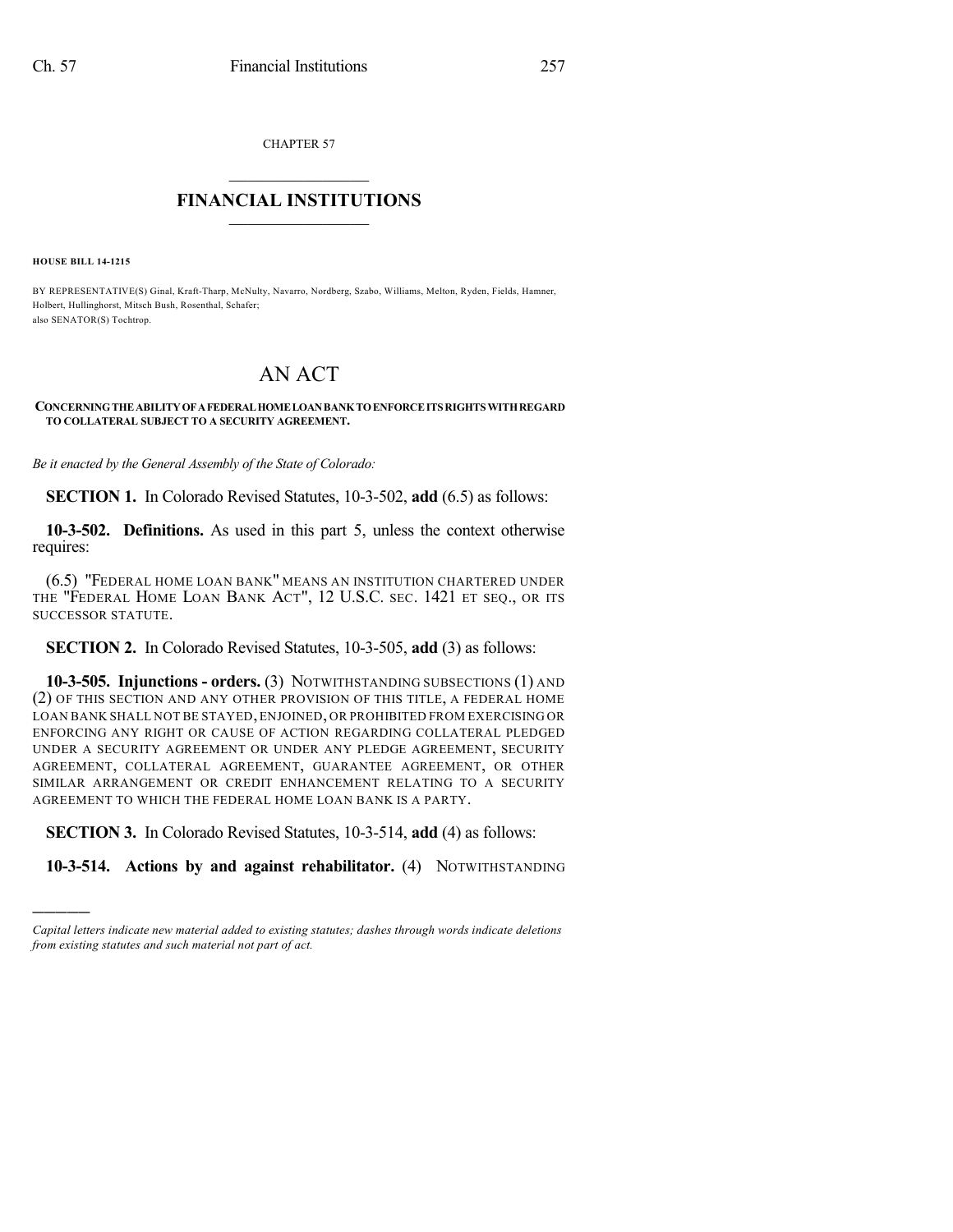258 Financial Institutions Ch. 57

SUBSECTION (1) OF THIS SECTION AND ANY OTHER PROVISION OF THIS TITLE, A FEDERAL HOME LOAN BANK SHALL NOT BE STAYED,ENJOINED, OR PROHIBITED FROM EXERCISING OR ENFORCING ANY RIGHT OR CAUSE OF ACTION REGARDING COLLATERAL PLEDGED UNDER A SECURITY AGREEMENT OR UNDER ANY PLEDGE AGREEMENT, SECURITY AGREEMENT, COLLATERAL AGREEMENT, GUARANTEE AGREEMENT, OR OTHER SIMILAR ARRANGEMENT OR CREDIT ENHANCEMENT RELATING TO A SECURITY AGREEMENT TO WHICH THE FEDERAL HOME LOAN BANK IS A PARTY.

**SECTION 4.** In Colorado Revised Statutes, 10-3-520, **amend** (1)(m) as follows:

**10-3-520. Powers of liquidator.** (1) The liquidator shall have the power:

(m) To enter into such contracts as are necessary to carry out the order to liquidate, and to affirm or disavow any contracts to which the insurer is a party; EXCEPT THAT THE LIQUIDATOR SHALL NOT DISAVOW, REJECT, OR REPUDIATE A FEDERAL HOME LOAN BANK SECURITY AGREEMENT OR ANY PLEDGE AGREEMENT, SECURITY AGREEMENT, COLLATERAL AGREEMENT, GUARANTEE AGREEMENT, OR OTHER SIMILAR ARRANGEMENT OR CREDIT ENHANCEMENT RELATINGTO A SECURITY AGREEMENT TO WHICH A FEDERAL HOME LOAN BANK IS A PARTY;

**SECTION 5.** In Colorado Revised Statutes, 10-3-525, **add** (5) as follows:

**10-3-525. Fraudulent transfers prior to petition.** (5) NOTWITHSTANDING SUBSECTION (1) OF THIS SECTION AND ANY OTHER PROVISION OF THIS TITLE, A RECEIVER SHALL NOT AVOID ANY TRANSFER OF, OR ANY OBLIGATION TO TRANSFER, MONEY OR ANY OTHER PROPERTY ARISING UNDER OR IN CONNECTION WITH A FEDERAL HOME LOAN BANK SECURITY AGREEMENT OR ANY PLEDGE AGREEMENT, SECURITY AGREEMENT, COLLATERAL AGREEMENT, GUARANTEE AGREEMENT, OR OTHER SIMILAR ARRANGEMENT OR CREDIT ENHANCEMENT RELATING TO A SECURITY AGREEMENT TO WHICH A FEDERAL HOME LOAN BANK IS A PARTY; EXCEPT THAT A TRANSFER MAY BE AVOIDED UNDER THIS SECTION IF IT WAS MADE WITH ACTUAL INTENT TO HINDER, DELAY, OR DEFRAUD EITHER EXISTING OR FUTURE CREDITORS.

**SECTION 6.** In Colorado Revised Statutes, 10-3-526, **add** (5) as follows:

**10-3-526. Fraudulent transfer after petition.** (5) NOTWITHSTANDING SUBSECTION (1) OF THIS SECTION AND ANY OTHER PROVISION OF THIS TITLE, A RECEIVER SHALL NOT AVOID ANY TRANSFER OF, OR ANY OBLIGATION TO TRANSFER, MONEY OR ANY OTHER PROPERTY ARISING UNDER OR IN CONNECTION WITH A FEDERAL HOME LOAN BANK SECURITY AGREEMENT OR ANY PLEDGE AGREEMENT, SECURITY AGREEMENT, COLLATERAL AGREEMENT, GUARANTEE AGREEMENT, OR OTHER SIMILAR ARRANGEMENT OR CREDIT ENHANCEMENT RELATING TO A SECURITY AGREEMENT TO WHICH A FEDERAL HOME LOAN BANK IS A PARTY; EXCEPT THAT A TRANSFER MAY BE AVOIDED UNDER THIS SECTION IF IT WAS MADE WITH ACTUAL INTENT TO HINDER, DELAY, OR DEFRAUD EITHER EXISTING OR FUTURE CREDITORS.

**SECTION 7.** In Colorado Revised Statutes, 10-3-527, **add** (1) (d) as follows:

**10-3-527. Voidable preferences and liens.** (1) (d) NOTWITHSTANDING PARAGRAPH (b) OF THIS SUBSECTION (1) AND ANY OTHER PROVISION OF THIS TITLE,